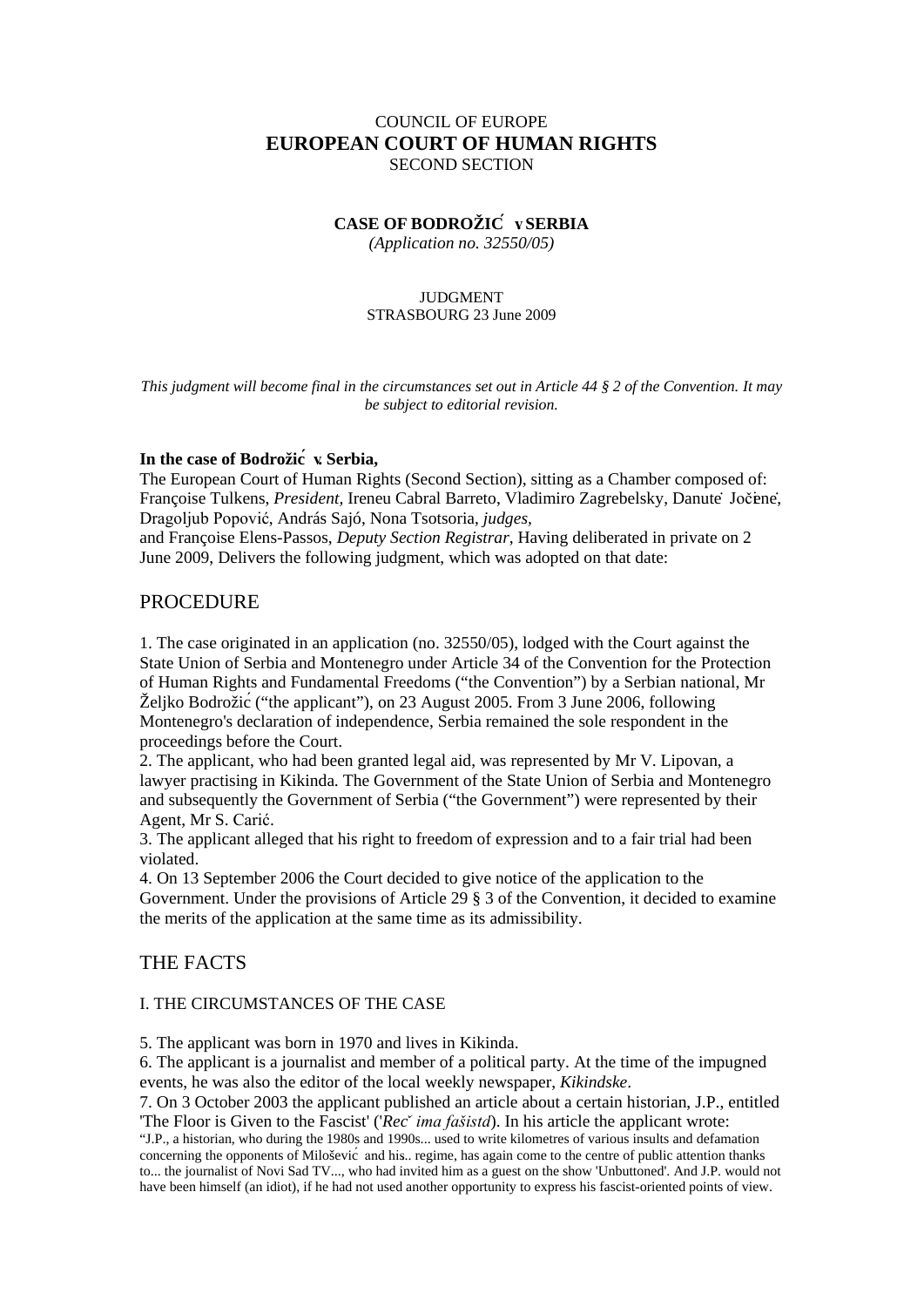This is how he, on a

national TV channel..., stated that Baranja was under Croatian occupation and that Slovaks, Romanians and above all Hungarians in Vojvodina were colonists... According to [J.] P., there are no Croats in Vojvodina..., whereas the Hungarians are mainly Slavs... because they have 'such nice Slavic faces'...

In these three weeks following the show, many NGOs and individuals, as well as a few political parties, uttered their opinions.... [They] requested the Radio Broadcasting Council, relying on point 6 of its recommendation which provides... that 'all broadcasters were under the obligation to respect... the provisions restraining hate speech', to take appropriate measures against the [national] TV...

The Minister of Culture and Media and other officials also reacted ...

The latest news indicates that the Radio Broadcasting Agency has been collecting relevant information about the show... Meanwhile, J.P. must be gloating because he has managed once again to launch his twisted attitudes into the public domain. Following the changes of 5 October, this professional 'long spitter' was... appointed head of the Serbian History Archive... until recently, when the Government discharged him. He was then granted the opportunity in some tabloids ... to [criticise] the existing Government and the "non-existent nations". 'Unbuttoned' was just the last episode of this activist... who will undoubtedly... contaminate our environment for a long time to come."

8. On 10 October 2003 J.P. instituted private criminal proceedings for insult against the applicant in the Kikinda Municipal Court.

9. At the hearing held on 17 November 2003, the applicant stated that "he did not wish to settle the matter with the private prosecutor [J.P.] because he was a member of the fascist movement in Serbia". On account of this statement, on 5 January 2004 J.P. instituted new private criminal proceedings for defamation against the applicant.

10. Territorial jurisdiction in the matter was subsequently transferred to the Zrenjanin Municipal Court, which decided to join the two cases.

11. The court scheduled a hearing for 15 April 2004, the summons for which was served on the applicant along with J.P.'s second criminal bill of indictment on 11 March 2004. The applicant did not attend the hearing.

12. The court scheduled the next hearing for 23 September 2004, for which the applicant received the summons on 24 June 2004. He again failed to appear in court.

13. The applicant submits that none of those court summons were served on him properly, since they had been sent to the address of the newspaper, where he was no longer employed. However, he appears to have personally signed acknowledgments of receipt forms for both summons.

14. At the next main hearing on 15 December 2004, the applicant was escorted to court by the police. His lawyer met him in the court building and made a request to the judge for a postponement of the hearing with a view to acquainting himself with the charges at issue.

15. The presiding judge granted the applicant and his lawyer 30 minutes to prepare the applicant's defence. After 20 minutes the applicant's lawyer stated that they were ready for the hearing.

16. The court held the main hearing and gave judgment that same day, finding the applicant guilty of insult for the published article and of defamation for the statement given at the court hearing of 17 November 2003. The court fined the applicant 15,000 Serbian dinars (RSD, approximately 162 euros (EUR)), and ordered him to pay J.P. another RSD 20,700 (approximately EUR 225) in respect of the costs of the proceedings.

17. In its judgment the Zrenjanin Municipal Court held, *inter alia*, that describing someone as a "fascist" was offensive, given the historical connotations of that expression "representing tragedy and evil". The court rejected the applicant's

argument that he was merely expressing his own political views, since forming fascist political parties or movements was illegal under domestic law. The applicant had consequently failed to respect the human dignity of J.P. If he had felt personally offended by any of J.P.'s statements made on the television programme or elsewhere, the applicant should have sought appropriate judicial relief.

18. On an appeal by the applicant, on 9 March 2005 the Zrenjanin District Court upheld the first-instance judgment. The court concluded that J.P.'s statements were a product of his expert findings as a historian. Since the word "fascism" meant the extinction of people based on their nationality and/or religion, this had clearly not been the object of J.P.'s statements. The applicant's article had thus the sole aim of insulting J.P. by using this term and additionally calling him "an idiot".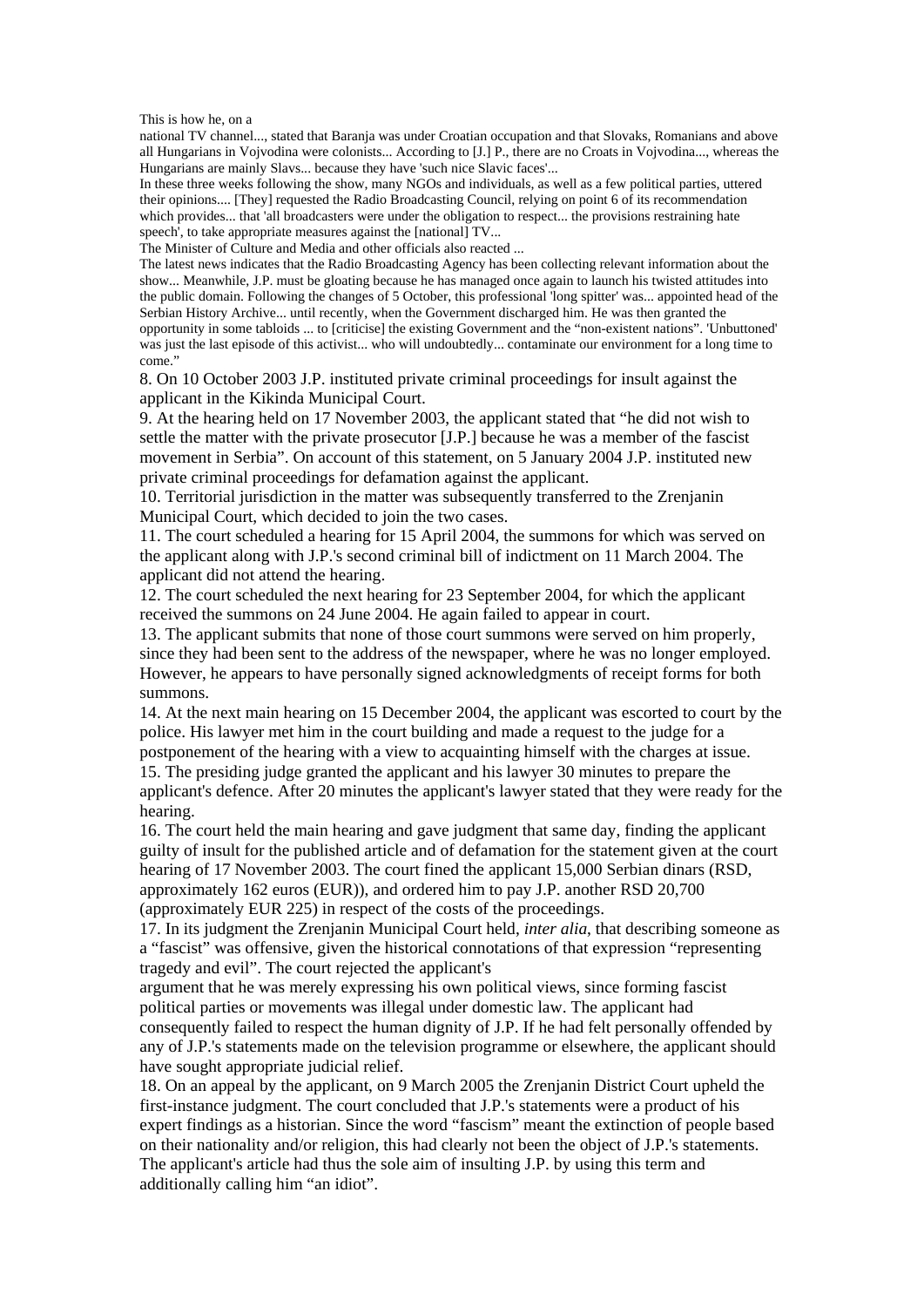19. The second-instance court further found the applicant's allegations of improper summoning and an inability to prepare his defence ill-founded, establishing that he had been duly summoned twice but had failed to appear in court. Moreover, at the hearing on 15 December 2004 the applicant and his lawyer had been given the opportunity to consult and prepare his defence, and they had stated after 20 minutes that they were ready for the hearing. 20. It appears that J.P. instituted another set of proceedings against the applicant – a civil claim for compensation for non-pecuniary damage – and that the domestic courts ordered the applicant to pay him compensation in the sum of RSD 50,000 (approximately EUR 540). However, the applicant did not include these proceedings in his complaints raised before the Court.

## II. RELEVANT DOMESTIC LAW

21. The relevant provisions of the Criminal Code of the Republic of Serbia (*Krivični zakon Republike Srbije*; published in the Official Gazette of the Republic of Serbia - OG RS - nos. 26/77, 28/77, 43/77, 20/79, 24/84, 39/86, 51/87, 6/89, 42/89, 21/90, 16/90, 49/92, 23/93, 67/93, 47/94, 17/95, 44/98, 10/02, 11/02, 80/02, 39/03 and 67/03) provide as follows: **Article 92 (1)**

"Whoever, in relation to another, asserts or disseminates a falsehood which can damage his [or her] honour or reputation shall be fined or punished by imprisonment not exceeding six months."

#### **Article 93**

"1. Whoever insults another shall be fined or punished by imprisonment not exceeding three months.

2. Whoever commits an act described in [the above] paragraph ... through the press ... or at a public meeting shall be fined or punished by imprisonment not exceeding six months."

#### **Article 96**

"1. ... [no one] ... shall ... be punished for insulting another person if he [or she] so does in a scientific, literary or artistic work, a serious critique, in the performance of his [or her] official duties, his [or her] journalistic profession, as part of a political or other social activity or in defence of a right or of a justified interest, if from the manner of his [or her] expression or other circumstances it transpires that there was no [underlying] intent to disparage.

2. In situations referred to above, ... [the defendant] ... shall not be punished for claiming or disseminating claims that another person has committed a criminal offence prosecuted *ex officio*, even though there is no final judgment to that effect ... , if he [or she] proves that there were reasonable grounds to believe in the veracity of ... [those claims] ..."

22. The relevant provisions of the General Criminal Code (*Osnovni krivični zakon*; published in the Official Gazette of the Socialist Federal Republic of Yugoslavia - OG SFRY - nos. 44/76, 36/77, 34/84, 37/84, 74/87, 57/89, 3/90, 38/90, 45/90, 54/90, the Official Gazette of the Federal Republic of Yugoslavia - OG FRY - nos. 35/92, 37/93, 24/94, 61/01 and OG RS no. 39/03) provide as follows:

#### **Article 39**

"...3. If the fine cannot be collected, the court shall order a day of imprisonment for each 200 dinars of the fine, providing that the overall term of imprisonment does not exceed six months.

4. If the convicted person pays only a part of the fine [imposed], the rest shall ... be converted into imprisonment, and if the convicted person [subsequently] pays the remainder of the fine, his imprisonment shall be discontinued." 23. The relevant provisions of the Criminal Procedure Code (*Zakonik o krivič nom postupku*, published in OG FRY nos. 70/01, 68/02 and 58/04) provide as follows:

#### **Article 160**

"Documents which need to be served in person pursuant to the provisions of this Code shall be served directly on the addressee. If the person to be served cannot be reached at the place where the service is to be effected, the process server shall inquire when and where that person can be found and leave with one of the persons stated in Article 161 of this Code a written notice inviting the recipient to be in his flat or place of work on a specified date and hour for the purpose of receiving the document. If even after this the server of process does not find the addressee, he shall act in accordance with section 161 (1) of this Code and it shall be deemed that by such acts the document is served."

### **Article 161**

"1. A document which does not have to be served in person pursuant to the provisions of this Code shall also be served in person, but if the addressee is not found at his flat or place of work the documents can be served on any adult member of his household who is obliged to receive it. If no members of the addressee's household are found in the flat, the document may be served on the housekeeper or a neighbour, if they accept it. If the service is attempted at the addressee's place of work and he cannot be found there, service can be effected on a person authorised to receive mail therein, who is obliged to receive the document, or to any other employee, if he is willing to accept the service.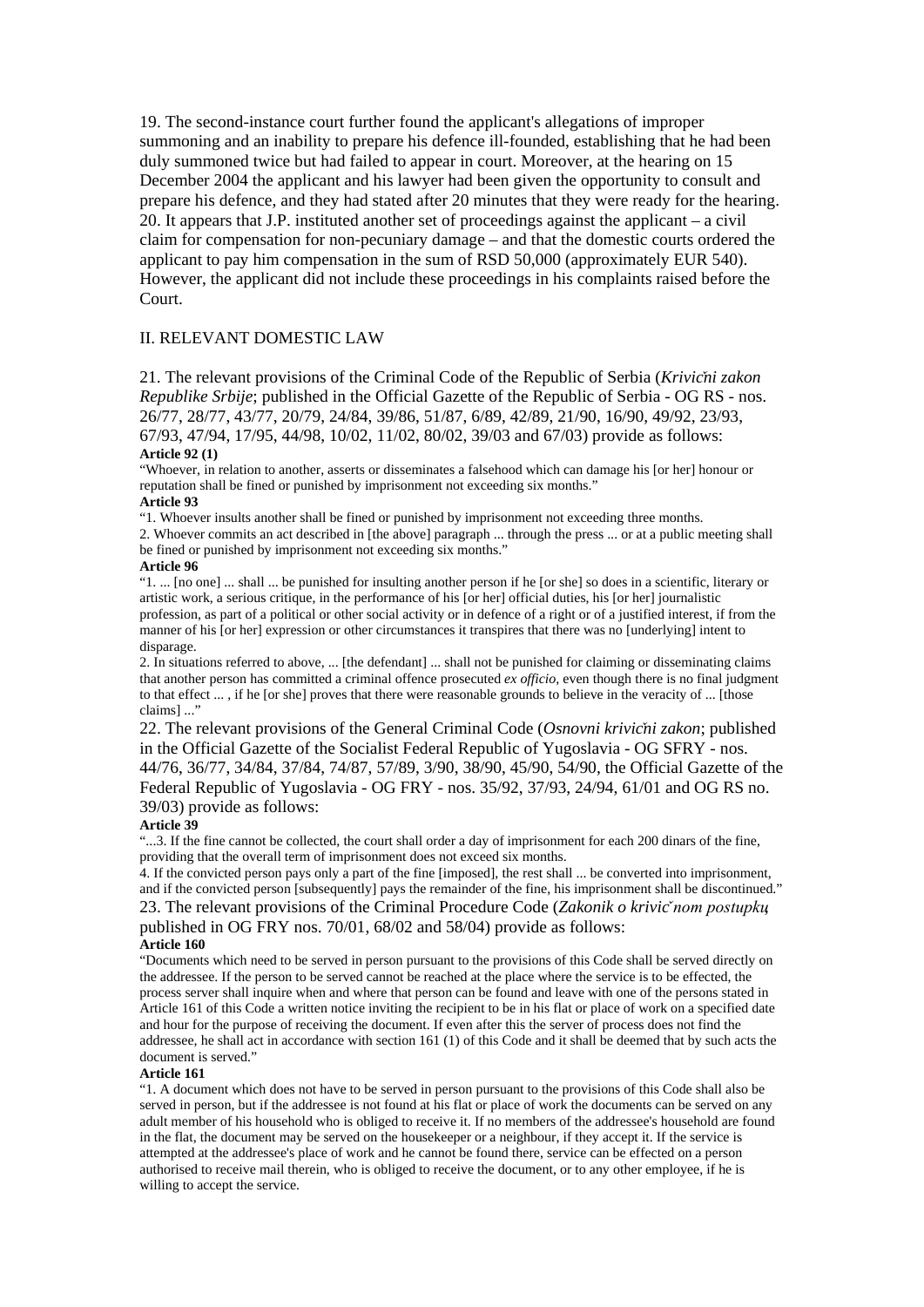2. If it is established that the recipient is absent and that the persons from paragraph 1 of this section are unable to deliver the document to him in due time, it shall be returned with a notice containing information on the recipient's whereabouts."

### **Article 162 (1)**

"The summons... for the main hearing shall be served on the defendant in person."

24. Article 419 provides, *inter alia*, that the competent public prosecutor "may" (*može*) file a Request for the Protection of Legality (*zahtev za zaštitu zakonitosti*) against a "final judicial decision", on behalf of or against the defendant, if the relevant substantive and/or procedural "law has been breached" (*ako je povređen zakon*).

25. On the basis of the above request, under Articles 420, 425 and 426, the Supreme Court may uphold the conviction at issue or reverse it. It may also quash the impugned judgment in its entirety, or in part, and order a retrial before the lower courts. If the Supreme Court finds, however, that there has been a violation of the law in favour of the defendant, it may declare this but leave the final judgment standing.

26. Under sections 199 and 200 of the Obligations Act (*Zakon o obligacionim odnosima*; published in OG SFRY nos. 29/78, 39/85, 45/89 and 57/89, as well as in OG FRY no. 31/93), *inter alia*, anyone who has suffered mental anguish as a

consequence of a breach of his or her honour or reputation may, depending on its duration and intensity, sue for financial compensation before the civil courts and, in addition, request other forms of redress "which may be capable" of affording adequate non-pecuniary satisfaction.

27. Section 13 of the Civil Procedure Act 2004 (*Zakon o parnicnom postupku ̌* ; published in OG RS no. 125/04) provides that a civil court is bound by a final decision of a criminal court in respect of whether a crime has been committed, as well as the criminal liability of the person convicted.

28. The relevant provisions concerning the Court of Serbia and Montenegro are set out in the *Matijaševic*<sup>*v*</sup> *vSerbia* judgment (no. 23037/04, §§ 12, 13 and 16-25, 19 September 2006).

# THE LAW

## I. ALLEGED VIOLATION OF ARTICLE 10 OF THE CONVENTION

29. The applicant complained that his criminal conviction had violated his right to freedom of expression as provided in Article 10 of the Convention, which reads in its relevant part as follows:

"1. Everyone has the right to freedom of expression. This right shall include freedom to hold opinions and to receive and impart information and ideas without interference by public authority and regardless of frontiers. ... 2. The exercise of these freedoms, since it carries with it duties and responsibilities, may be subject to such formalities, conditions, restrictions or penalties as are prescribed by law and are necessary in a democratic society ... for the protection of the reputation or rights of others ..."

### **A. Admissibility**

30. The Government submitted that the applicant had not exhausted all available and effective domestic remedies. In the first place, as regards the criminal proceedings, he had failed to urge the public prosecutor to lodge a request for the protection of legality (an "RPL") on his behalf (see paragraphs 24 and 25 above). Secondly, he could have brought a civil action for damages under sections 199 and 200 of the Obligations Act if he deemed that one of his personality rights had been violated (see paragraph 26 above). In this connection the Government provided the example of a final judgment where a domestic court had applied Articles 5 and 8 of the Convention, taken together with Article 200 of the Obligations Act, granting the plaintiff's civil compensation claim in a matter involving unlawful surveillance, arrest and detention. Thirdly, the applicant could have instituted criminal proceedings against J.P. if he had considered any of his statements insulting, and lastly he could have made use of the complaint procedure before the Court of Serbia and Montenegro (see paragraph 28 above).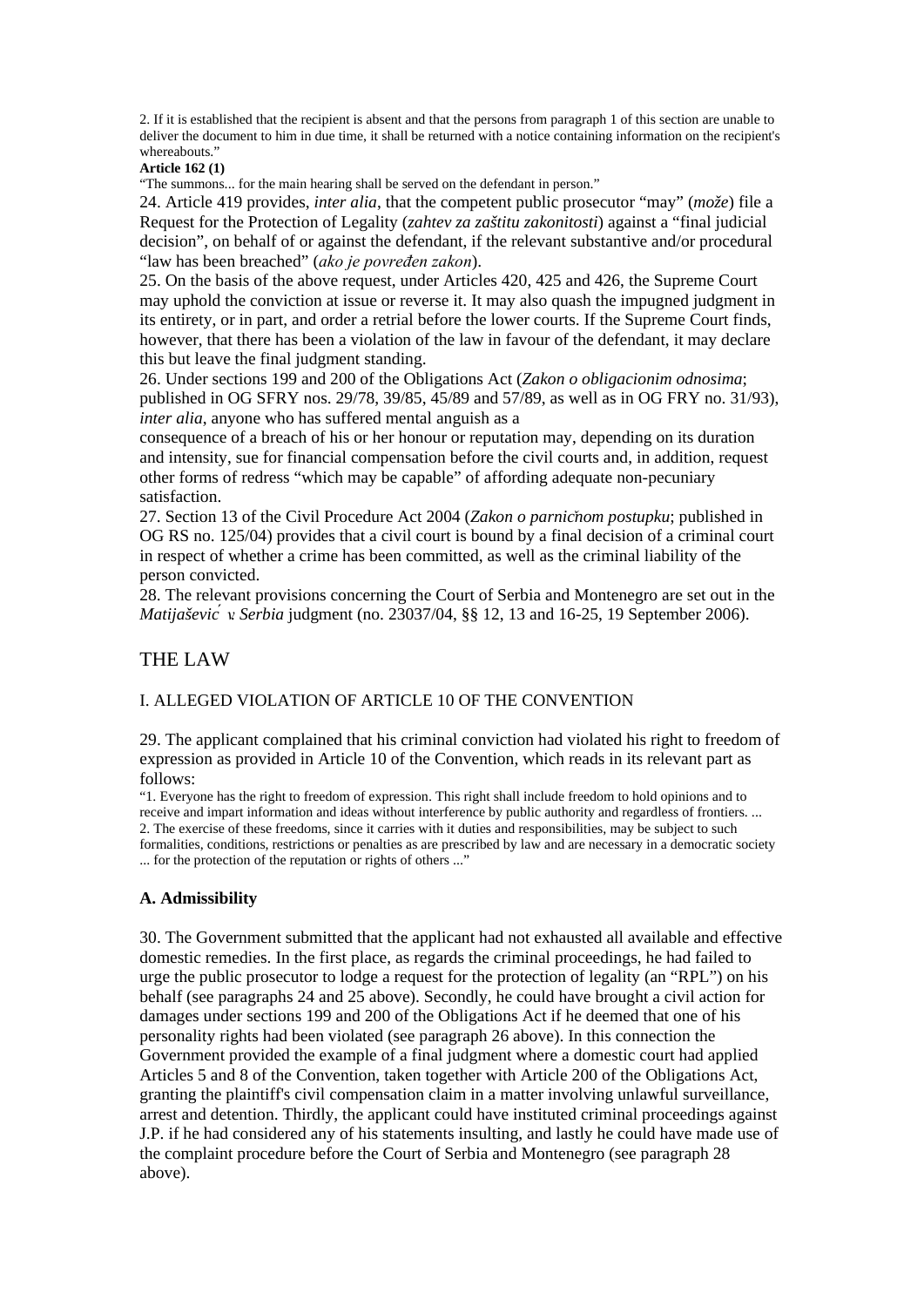31. The applicant maintained that all of the above-mentioned remedies were ineffective. 32. The Court reiterates that, according to its established case-law, the purpose of the domestic remedies rule contained in Article 35 § 1 of the Convention is to afford the Contracting States the opportunity to prevent or put right the violations alleged before they are submitted to the Court. However, the only remedies to be exhausted are those which are effective. It is incumbent on the Government claiming non- exhaustion to satisfy the Court that the remedy was an effective one, available in theory and in practice at the relevant time (see, inter alia, *Vernillo v. France*, judgment of 20 February 1991, Series A no. 198, pp. 11–12, § 27, and *Dalia v. France*, judgment of 19 February 1998, *Reports of Judgments and Decisions* 1998-I, pp. 87-88, § 38). Once this burden of proof has been satisfied, it falls to the applicant to establish that the remedy advanced by the Government has in fact been exercised, or is for some reason inadequate and ineffective in the particular circumstances of the case, or that there exist special circumstances absolving him or her from this requirement (see *Dankevich v. Ukraine*, no. 40679/98, § 107, 29 April 2003). 33. Finally, the Court reiterates that an effective domestic remedy must form part of the normal process of redress and cannot be of a discretionary character. The applicant must therefore be able to initiate proceedings directly, without having to rely on the benevolence of a public official ((see *Lepojić v. Serbia*, no. 13909/05, § 54, 6 November 2007). 34. Turning to the present case, the Court finds that it was only the public prosecutor who could have lodged an RPL on behalf of the applicant. Moreover, the former had full discretion whether or not to do so. While the applicant could have requested such an action, he certainly had no *right* under law to make use of this remedy personally (see paragraph 24 above). An RPL was thus ineffective as understood by Article 35 § 1 of the Convention. 35. As to the possibility of lodging a civil action in damages against a final criminal conviction, the Government were unable to cite any domestic jurisprudence where a claim based on the relevant provisions of the Obligations Act had been used successfully in a case such as the applicant's. In the Court's view, it appears contradictory to the social purpose of criminal sanctions that a convicted person may institute civil proceedings against the State with a view to overturning a final criminal conviction and obtaining damages suffered as a consequence thereof. This remedy therefore lacks any prospect of success.

36. Further, the Court fails to see how instituting criminal proceedings against J.P. could have been an effective remedy in respect of the applicant's criminal conviction and the alleged breach of his rights. In any event, having exhausted all remedies in the criminal proceedings brought against him, the applicant could not have reasonably been expected to embark upon yet another avenue of unlikely redress (see, *mutatis mutandis*, *Filipović v. Serbia*, no. 27935/05, § 44, 20 November 2007).

37. Lastly, concerning the Government's submission that the applicant should have lodged a complaint with the Court of Serbia and Montenegro, the Court reiterates that it has already held that this particular remedy was unavailable until 15 July 2005 and, moreover, remained ineffective until the break-up of the State Union of Serbia and Montenegro (see *Matijašević v. Serbia*, no. 23037/04, §§ 34-37, ECHR 2006-...). The Court sees no reason to depart from this finding in the present case.

38. In view of the above, the Court finds that the applicant's complaints cannot be declared inadmissible for non-exhaustion of domestic remedies under Article 35 § 1 of the Convention. Accordingly, the Government's objection must be dismissed.

39. The Court further notes that this complaint is not manifestly ill-founded within the meaning of Article 35 § 3 of the Convention. It also notes that it is not inadmissible on any other grounds. It must therefore be declared admissible.

# **B. Merits**

### *1. The parties' submissions*

40. The Government maintained that the terms "idiot" and "fascist" were objectively defamatory and, in respect of J.P., also untrue because he had never been "a member of the fascist movement in Serbia" since such a group had never existed. Further, the applicant's article had not been written in good faith, since its main purpose was to demean J.P. and instil in the public an intense feeling of repulsion towards him. Whilst J.P.'s opinions and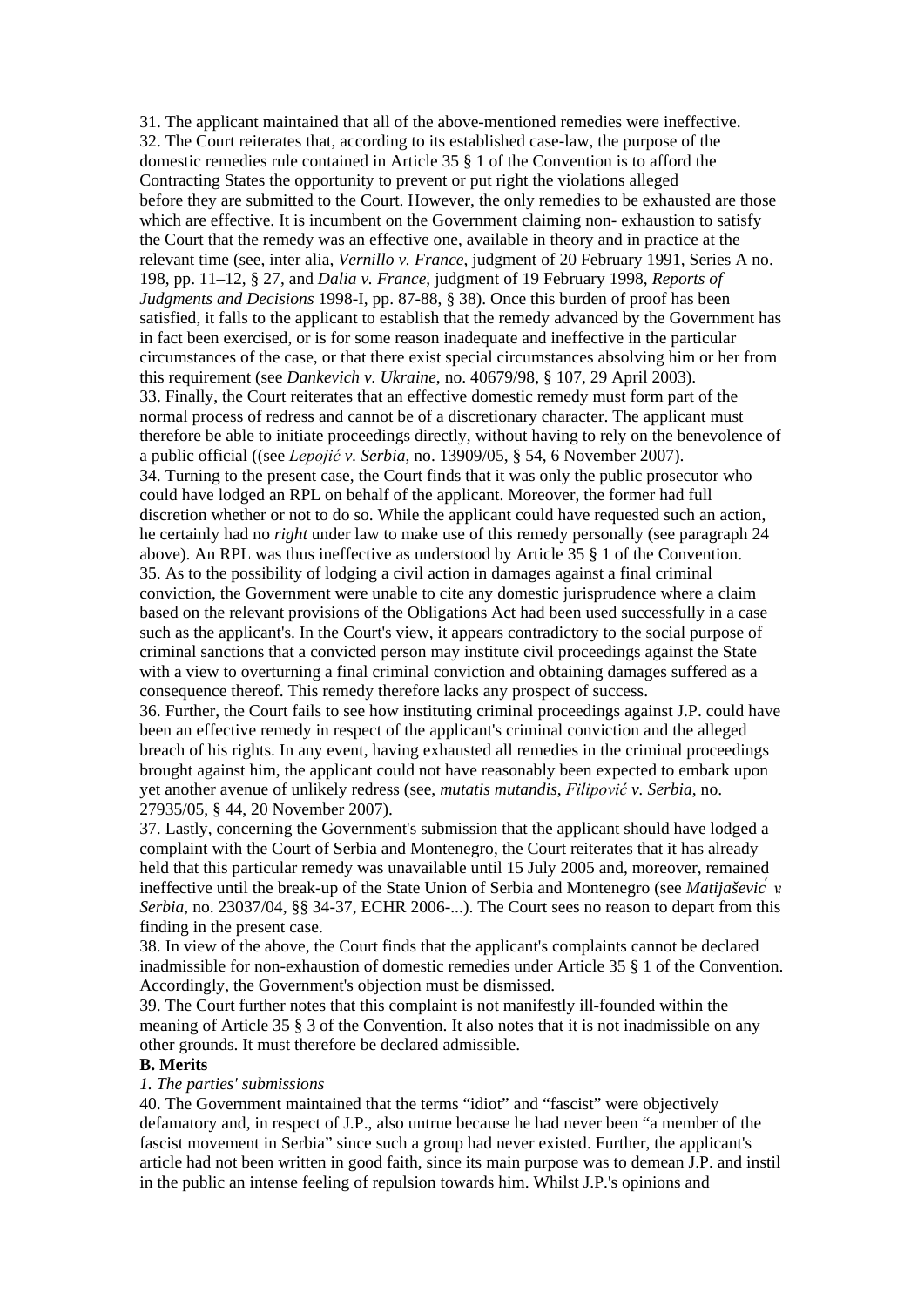statements made during the interview, and in his book entitled "Vojvodina's autonomy – the Serbian people's nightmare" (*"Autonomija Vojvodine – košmar srpskog naroda"*), had indeed given rise to harsh public reactions, the Government nonetheless argued that the applicant had failed to respect journalistic ethics in criticising him in this manner.

41. The Government further submitted that J.P., as a person who did not hold a public position, required a higher level of protection from exposure to criticism from journalists. The applicant's allegations were simply statements, which were in no way supported by truth. 42. Finally, the Government considered the sentence imposed on the applicant to have been negligible and therefore proportionate to the legitimate aim sought to be achieved.

43. The applicant contested the Government's views. He reiterated that J.P.'s statements were harmful to Vojvodina's multinational society and that, as a journalist, he had felt obliged to react to them publicly. Since J.P. had stated his views on public television, the applicant disagreed that instituting private court proceedings, as suggested by the Government, would have constituted a sufficient response to those statements.

### *2. The Court's assessment*

### **(a) "Prescribed by law"**

44. It was not disputed that the applicant's conviction for defamation and insult amounted to an "interference" with his right to freedom of expression and that it was "prescribed by law" under Articles 92 and 93 of the Criminal Code as worded at the material time (see paragraph 21 above).

### **(b) "Legitimate aim"**

45. It is also common ground that the said interference pursued the legitimate aim of the protection of the rights of others, namely the reputation of J.P. What remains to be established is whether the interference was "necessary in a democratic society".

# **(c) Necessary in a democratic society"**

α. General principles

46. As the Court has often observed, freedom of expression enshrined in Article 10 constitutes one of the essential foundations of a democratic society. Subject to paragraph 2, it is applicable not only to "information" or "ideas" which are favourably received or regarded as inoffensive, but also to those which offend, shock or disturb (see, among many other authorities, *Lepojić v. Serbia*, cited above, § 73; *Filipović v. Serbia*, cited above, § 53). It comprises, among other things, the right to impart, in good faith, information on matters of public interest even where the publication in

question involves untrue and damaging statements about private individuals (see *Lepojić v. Serbia*, cited above, § 74).

47. The Court emphasises the essential function fulfilled by the press in a democratic society. Although the press must not overstep certain bounds, particularly in respect of the reputation and rights of others, its duty is nevertheless to impart – in a manner consistent with its obligations and responsibilities – information and ideas on all matters of public interest. Journalistic freedom also covers possible recourse to a degree of exaggeration, or even provocation (see *Dalban v. Romania* [GC], no. 28114/95, § 49, ECHR 1999-VI).

48. It is in the first place for the national authorities to assess whether there is a "pressing social need" for a restriction on freedom of expression and, in making that assessment, they enjoy a certain margin of appreciation (see *Lindon, Otchakovsky- Laurens and July v. France*  [GC], nos. 21279/02 and 36448/02, § 45, ECHR 2007-...). In cases concerning the press, the State's margin of appreciation is circumscribed by the interest of a democratic society in ensuring and maintaining a free press. The Court's task in exercising its supervisory function is to look at the interference complained of in the light of the case as a whole and determine whether the reasons adduced by the national authorities to justify it are "relevant and sufficient" (see *Vogt v. Germany*, judgment of 26 September 1995, Series A no. 323, pp. 25- 26, § 52; *Jerusalem v. Austria*, no. 26958/95, § 33, ECHR 2001-II). β. Application to the present case

49. In the instant case, the applicant's conviction was based on the expressions he used to describe J.P. - "an idiot", "a fascist" and "a member of the fascist movement". Bearing in mind the difference between insult and defamation as two distinct criminal acts in respect of which the applicant had been found guilty, the Court shall nonetheless consider the case as a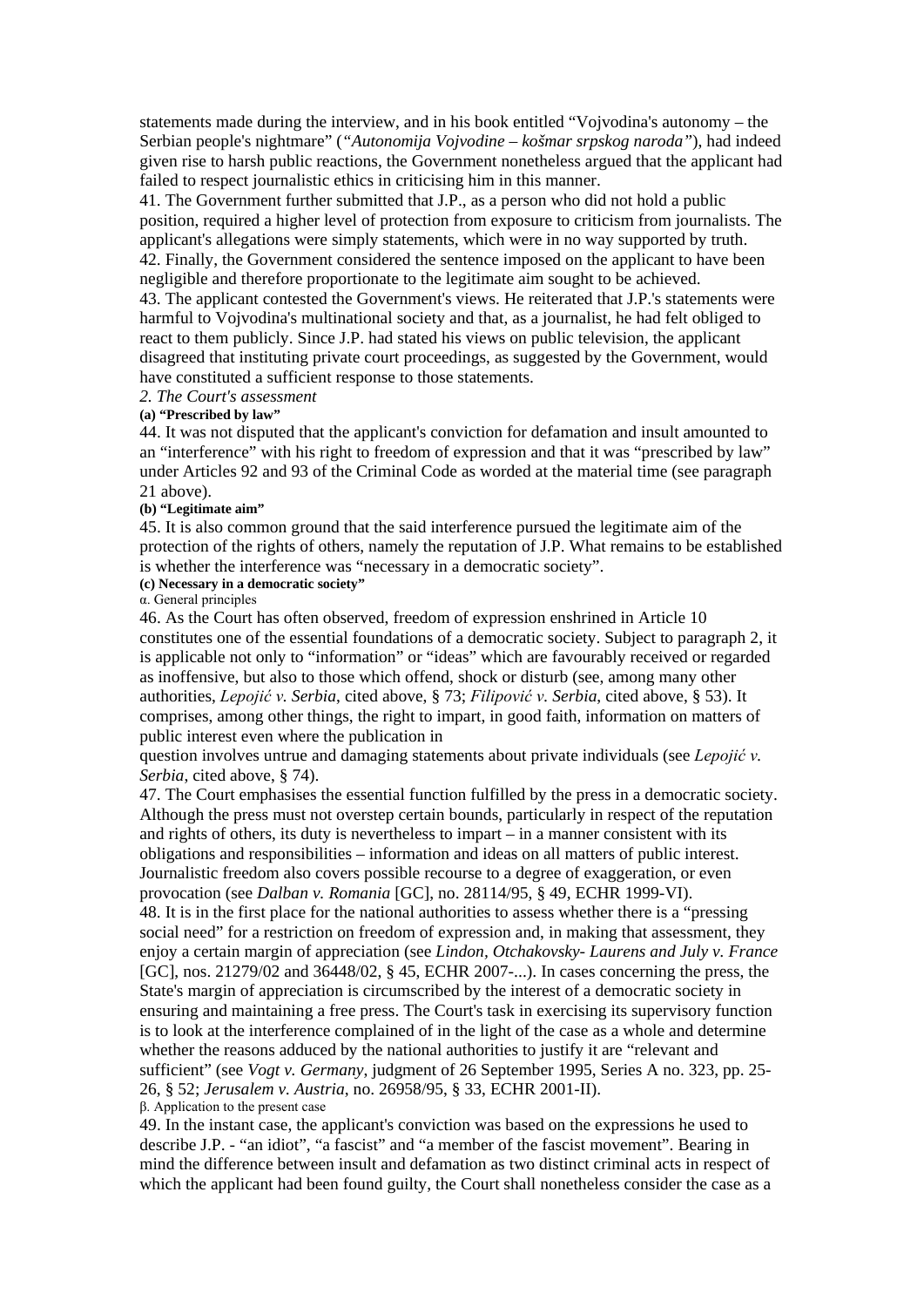whole, given that the facts and the nature of the expressions used call for such an examination.

50. The Government argued in the first place that the applicant's expressions were statements of fact, which were untrue because in Serbia it would be unlawful to create a fascist movement. The domestic courts appear to have also based their conclusions to a large extent on this argument. The Court reiterates at this point that it has constant case-law distinguishing facts from value judgments, the latter not being as such susceptible of proof (see, for example, *Lingens v. Austria*, judgment of 8 July 1986, Series A no. 103, § 46; *Oberschlick v. Austria (no. 1)*, 23 May 1991, § 63, Series A no. 204). The classification of a statement as a fact or a value judgment is a matter which, in the first place, falls within the margin of appreciation of the national authorities, in particular the domestic courts (see *Pedersen and Baadsgaard v. Denmark* [GC], no. 49017/99, § 76, ECHR 2004-XI). However, even

wherea statement amounts to a value judgment, there must exist a sufficient factual basis to support it (see *Jerusalem v. Austria*, cited above, § 43).

51. As a preliminary remark, the Court observes that in previous cases it has found the generally offensive expressions "idiot" and "fascist" to be acceptable criticism in certain circumstances (see *Oberschlick v. Austria (no. 2)*, judgment of 1 July 1997, *Reports of Judgments and Decisions* 1997-IV; *Feldek v. Slovakia*, no. 29032/95, ECHR 2001-VIII). However, it must examine the specific circumstances of the present case as a whole in order to establish whether the applicant's criminal conviction on the basis of those expressions was proportionate to the legitimate aim it had pursued.

52. The applicant's statements must be seen in context. The applicant had reacted to certain controversial statements made by J.P. on public television concerning the existence and the history of national minorities in Vojvodina, a multi-ethnic region, 35% of whose population was non-Serbian, according to the 2002 census. This large minority was made up mostly of Hungarians, but also of Slovaks, Croats and others. In that interview, J.P. stated, *inter alia*, that "all Hungarians in Vojvodina were colonists" and that "there were no Croats in that region". Even though J.P. in no way relied on fascism as defined by the Serbian courts (see paragraph 18 above), it is understandable why the applicant, who himself had different political views, might have interpreted J.P.'s statements as implying a certain degree of intolerance towards national minorities. The fact that he considered it his duty as a journalist to react to such statements publicly is also understandable. Further, the Court considers that calling someone a fascist, a Nazi or a communist cannot in itself be identified with a factual statement of that person's party affiliation (see, *mutatis mutandis*, *Feldek v. Slovakia*, cited above, § 86).

53. In view of the above, the Court finds that the expressions used by the applicant cannot but be interpreted as value judgments, the veracity of which is not susceptible of proof. Such value judgments may be excessive in the absence of any factual basis but, in the light of the aforementioned elements, that does not appear to have been the case in the present application.

54. The Court further observes that the limits of acceptable criticism are wider as regards a politician than as regards a private individual. However, even private individuals lay themselves open to public scrutiny when they enter the arena of public debate (see *Jerusalem v. Austria*, cited above, §§ 38-39). In the instant case the Court observes that J.P. appears to have been a well-known public figure, who had even at one point held public office (see paragraph 7 above). In any event, having published a book on a subject of wide public interest and having appeared on local television, he must have been aware that he might be exposed to harsh criticism by a large audience. He was therefore obliged to display a greater degree of tolerance in this context (see, *mutatis mutandis*, *Oberschlick v. Austria (no. 2)*, judgment of 1 July 1997, *Reports* 1997-IV, § 31-33).

55. Pursuant to the Court's longstanding practice, there is little scope under Article 10 § 2 of the Convention for restrictions on debate on questions of public interest (see *Nilsen and Johnsen v. Norway* [GC], no. 23118/93, § 46, ECHR 1999-VIII). In this connection, the Court observes that the discussion in the present case was clearly one of great public interest and the object of an ongoing political debate. This is supported by the fact that not only the applicant,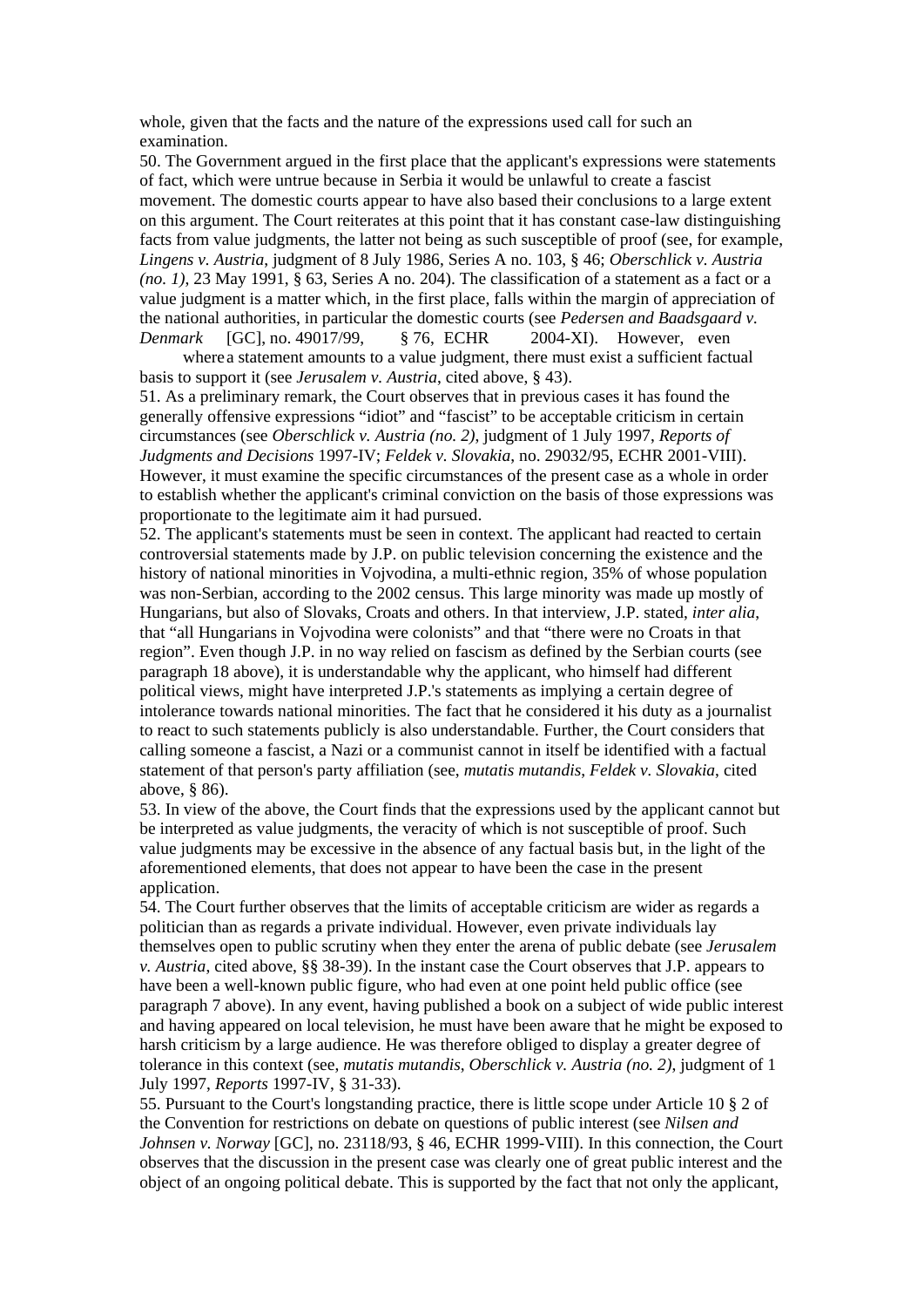but also many non-governmental organisations, political parties and some prominent public figures, also reacted to J.P.'s controversial television interview and the statements he made on that occasion.

56. It is true that in criticising J.P. the applicant used harsh words which, particularly when pronounced in public, may often be considered offensive. However, his statements were given as a reaction to a provocative interview and in the context of a free debate on an issue of general interest for the democratic development of his region and the country as a whole. Their content did not in any way aim at stirring up violence (see, *a contrario*, *Lindon, Otchakovsky-Laurens and July,* cited above, § 57). Moreover, Article 10 protects not only "information" or "ideas" that are favourably received or regarded as inoffensive, but also to those that offend, shock or disturb (see, among many other authorities, *Castells v. Spain*, 23 April 1992, § 42, Series A no. 236, and *Vogt,*cited above, § 52).

57. As to the reasons given by the domestic authorities when convicting the applicant, the Court observes that they limited their analysis to the fact that the forming of fascist movements in Serbia was prohibited by law and that the applicant's statements were therefore untrue. However, in adopting a narrow definition of what could be considered acceptable criticism, the domestic courts did not embark on an analysis of whether the applicant's statements could have been value judgments not susceptible of proof (see *Grinberg v. Russia*, no. 23472/03, § 28-30, 21 July 2005). They also failed to carry out an adequate proportionality analysis to assess the context in which the expressions had been used and their factual basis. Consequently, the Court concludes that the reasons adduced by the domestic courts cannot be regarded as "relevant and sufficient" to justify the interference at issue. 58. Lastly, the Court reiterates that when assessing the proportionality of the interference, the nature and severity of the penalties imposed are also factors to be taken into account (see *Cumpănă and Mazăre v. Romania*, no. 33348/96, 17 December 2004, §§ 111-124; *Sokołowski v. Poland*, no. 75955/01, § 51, 29 March 2005). In the instant case, regard must be had to the fact that not only was the applicant subject to a criminal conviction, but the fine imposed on him could, in case of default, be replaced by 75 days' imprisonment (see paragraph 22 above). 59. The foregoing considerations are sufficient to enable the Court to conclude that the criminal proceedings in the particular circumstances of the instant case resulted in a breach of the applicant's right to freedom of expression.

There has accordingly been a violation of Article 10 of the Convention.

### II.. ALLEGED VIOLATION OF ARTICLE 6 § 3 (b) OF THE CONVENTION

60. The applicant complained that he had not been afforded enough time to prepare his defence in the criminal proceedings. He relied on Article 6  $\S 3$  (b) of the Convention, which reads as follows:

"3. Everyone charged with a criminal offence has the following minimum rights: (b) to have adequate time and facilities for the preparation of his defence..."

### **Admissibility**

61. The Government contested this argument. They submitted acknowledgments of receipt signed by the applicant for the hearings scheduled for 15 April and 23 September 2004, which he did not attend. They claimed that the applicant had been aware of the content of both private bills of indictment, because he had obtained the first one at the hearing held on 17 November 2003, while the second one had been served on him with the court summons on 15 April 2004. Furthermore, at the hearing held on 15 December 2004 the applicant was granted 30 minutes to consult with his lawyer and prepare his defence, but the lawyer stated that they were ready after only 20 minutes. The Government submitted that the court might have granted a further adjournment of the hearing had the applicant's lawyer requested it. 62. The applicant generally disagreed with these arguments, claiming that the service of the two court summons had been irregular, because it had occurred at his former place of employment.

63. The Court recalls that the "rights of defence", of which Article 6 § 3 gives a nonexhaustive list, have been instituted, above all, to establish equality, as far as possible,